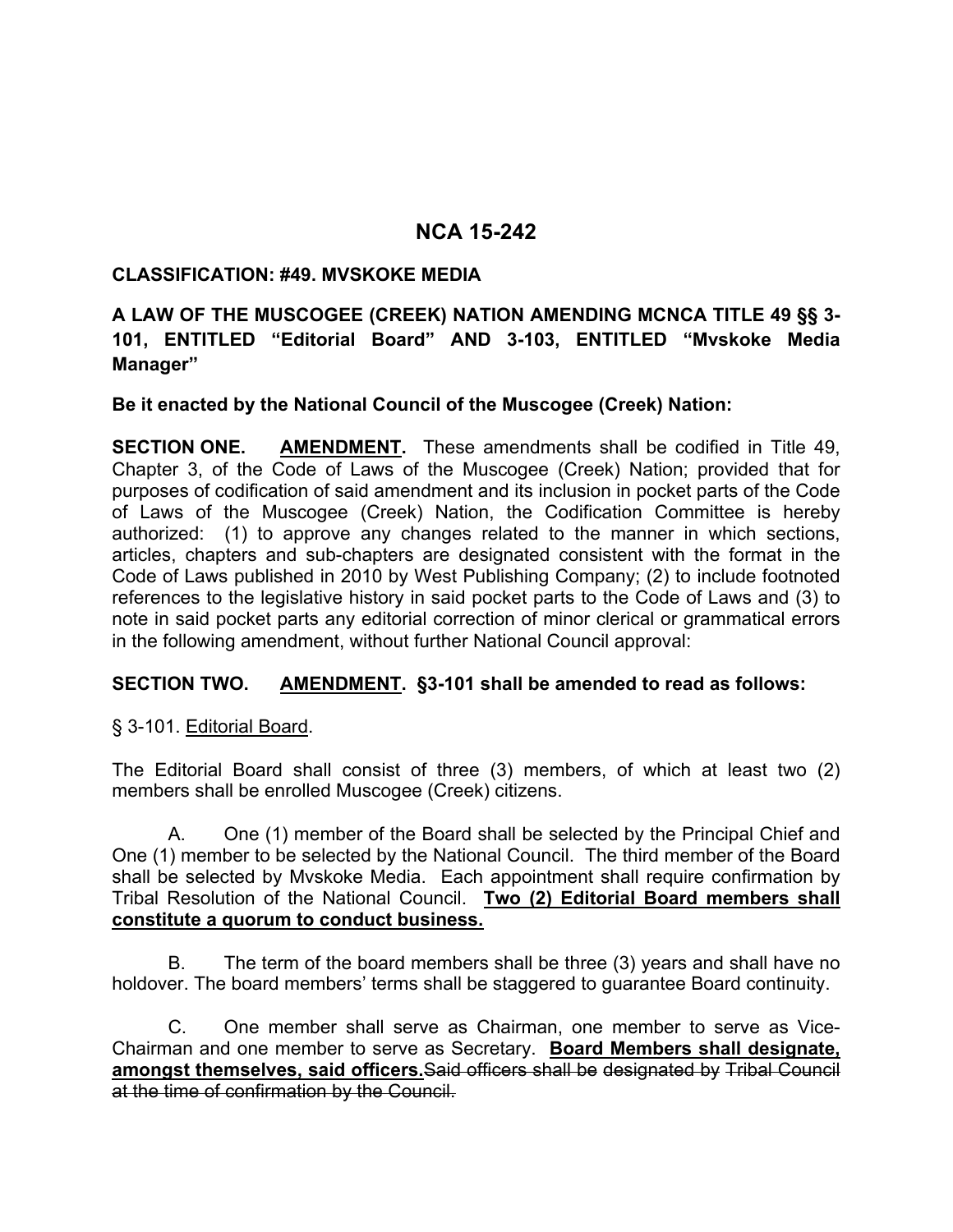# Page 2 of 5 NCA 15-242

- D. The following are requirements to be eligible to serve on the Board:
	- 1. be at least 25 years of age;
	- 2. one board member must have background in Tribal Law;
	- 3. two board members must have experience in the journalism field, either as management, operations, editorial staff or reporting experience or one board member must have experience in the journalism field and one board member with graphic design and printing experience;
	- 4. one board member must have a bachelor's degree or higher in journalism or related field;
	- 5. be of good character and have a reputation of integrity;
	- 6. be physically able to carry out the duties of office; and
	- 7. certify he or she will adhere to the standards of accepted ethics of journalism as defined by the Society of Professional Journalists and endorsed by the Native American Journalists Association.

E. Board Members shall serve their terms of office free from political influence from any governmental branch of the Muscogee (Creek) Nation or any department or entity of the Muscogee (Creek) Nation and may only be removed for cause subject to Title 31.

F. The board members shall be provided a monthly stipend to be paid after the first meeting of each month. The stipend for board members shall be \$350.00 monthly. The board members shall be provided for reimbursement of reasonable expenses in regard to their duties.

G. No member of the board shall, directly or indirectly, solicit, receive or in any manner be concerned in soliciting or receiving any assessment, subscription or contribution for any political organization, candidacy or other political purpose. The board members shall not participate in any political campaign or be involved in any tribal political activity, except to exercise his or her right as a citizen to express his or her individual opinion and cast his or her right to vote. Nothing herein shall prevent political organizations or candidates from purchasing advertisements in any medium operated by Mvskoke Media.

H. A board member cannot work for the executive or legislative branches, or Mvskoke Media.

I. The deadline to have the Editorial Board in place shall be January 1, 2016.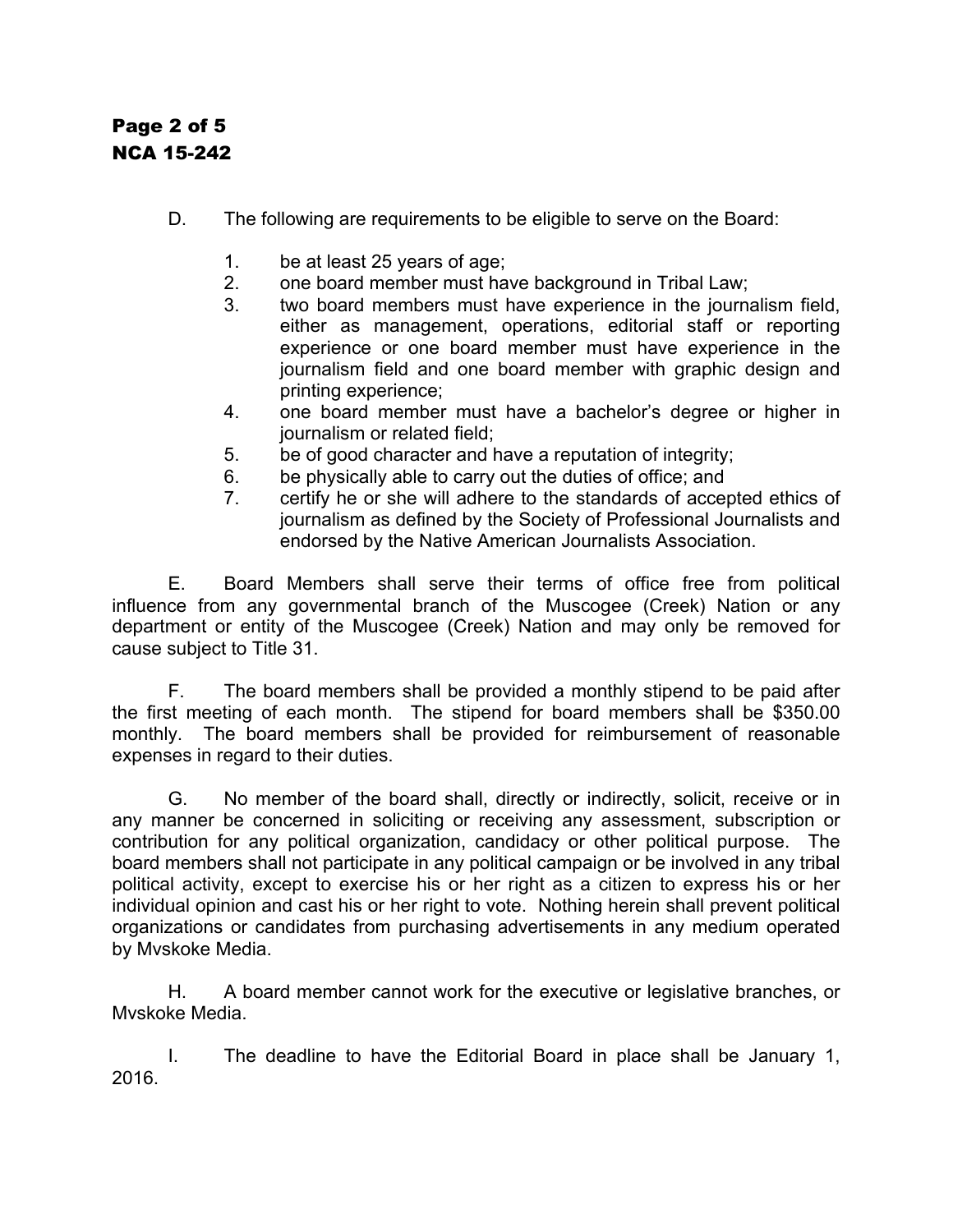### **SECTION THREE. AMENDMENT. §3-103. shall be amended to read as follows:**

§ 3-103. Mvskoke Media Manager.

A. The Mvskoke Media Manager shall be appointed by the Editorial Board to oversee the operations of the newspaper, television, radio, website, graphics and printing staff.

- B. The Mvskoke Media Manager shall:
	- 1. be solely responsible for existing staff and hire qualified staff in accordance with the Editorial Board policy; and
	- 2. be responsible for management functions, including but not limited to, financial responsibilities and daily functions of Mvskoke Media.
- C. The Mvskoke Media Manager must:
	- 1. be at least 25 years of age;
	- 2. have a bachelor's degree in journalism or a related field from a college or university, or an appropriate combination of education and experience;
	- 3. be of good character and have a reputation of integrity;
	- 4. be physically able to carry out the duties of office;
	- 5. certify he or she will adhere to the standards of accepted ethics of journalism as defined by the Society of Professional Journalists and endorsed by the Native American Journalists Association;
	- 6. have experience necessary for the successful operation of the publications, television and radio subsidiaries; and
	- 7. be a Muscogee (Creek) citizen.

C.**D.** If a vacancy should occur, the Editorial Board shall appoint a new Mvskoke Media Manager. The enactment of this law shall not create a vacancy with the current Mvskoke Media Manager. **In the event there is a vacancy prior to the appointment and seating of the Board, Mvskoke Media may select an interim manager (or interim managers as the case may be) to fulfill administrative functions and editorial functions until a Board is appointed and fills any vacancy for Mvskoke Media Manager.**

D.**E.** The Mvskoke Media Manager shall serve until removed by the Editorial Board or until the Mvskoke Media Manager resigns the position in writing to the Editorial Board.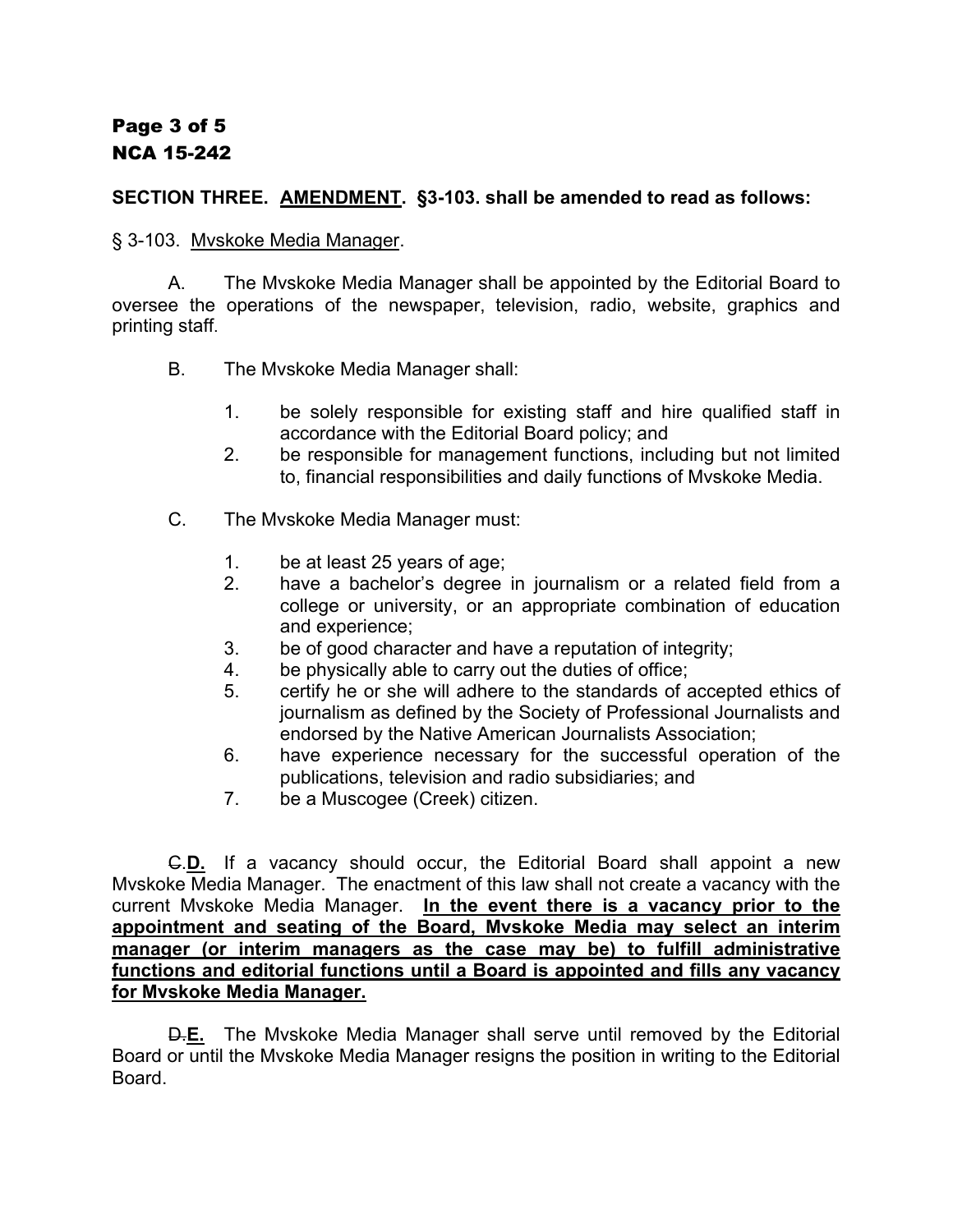# Page 4 of 5 NCA 15-242

E.**F.** The Mvskoke Media Manager shall serve his or her term of office free from political influence from any branch or entity of the government of the Muscogee (Creek) Nation and may be removed only for cause.

F.**G.** The Mvskoke Media Manager and staff shall not, directly or indirectly, solicit, receive or in any manner be concerned in soliciting or receiving any assessment, subscription or any contribution for any political organization, candidacy or other political purpose. The Mvskoke Media Manager shall not participate in any political campaign or be involved in any tribal political activity, except to exercise his or her right as a citizen to express his or her individual opinion and cast his or her right to vote.

**§ 3-104.**G. Equipment. All equipment currently used by Mvskoke Media staff (Muscogee Nation News, Native News Today and Mvskoke Radio) shall be retained by Mvskoke Media.

**§ 3-105.**H. Access. All reporters, radio and video crews are allowed access to tribal complex and Muscogee (Creek) Nation facilities.

**§3-106.**I. Creative Rights. Mvskoke Media shall retain the rights to previously produced media, including but not limited to, written, visual or audio creations and interviews.

**SECTION FOUR. EFFECTIVE DATE.** This Act shall become effective immediately upon proper approval and execution in accordance with the requirements of the Muscogee (Creek) Nation Constitution.

**ENACTED** by the Muscogee (Creek) National Council on this **15th** day of **October, 2015.**

**IN WITNESS WHEREOF,** the Speaker of the Muscogee (Creek) National Council has hereto attached his signature.

> Thomas Yahola, Speaker National Council Muscogee (Creek) Nation